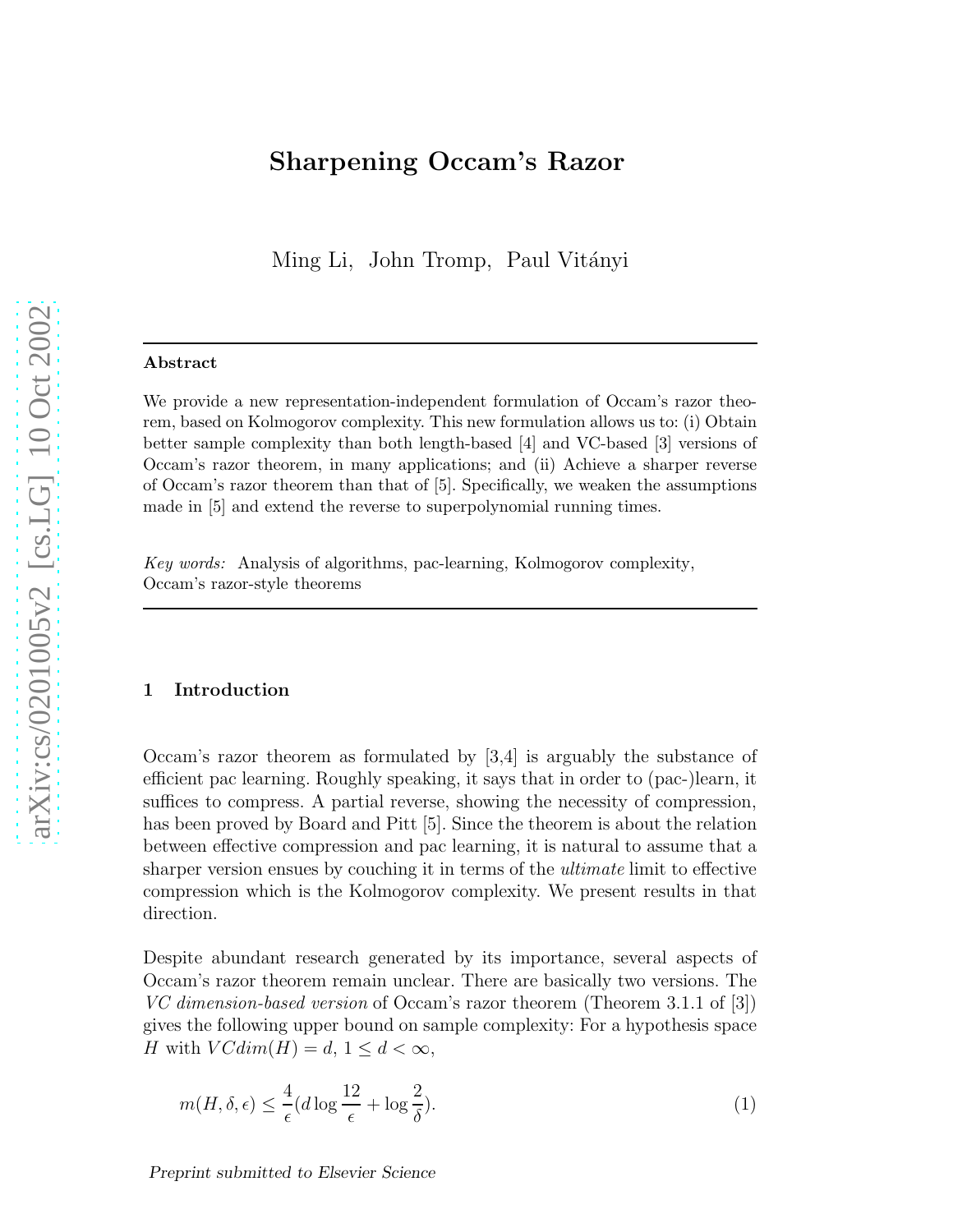The following lower bound was proved by Ehrenfeucht et al [6].

$$
m(H, \delta, \epsilon) > \max(\frac{d-1}{32\epsilon}, \frac{1}{\epsilon} \ln \frac{1}{\delta}).
$$
\n(2)

The upper bound in (1) and the lower bound in (2) differ by a factor  $\Theta(\log \frac{1}{\epsilon})$ . It was shown in [8] that this factor is, in a sense, unavoidable.

When  $H$  is finite, one can directly obtain the following bound on sample complexity for a consistent algorithm:

$$
m(H, \delta, \epsilon) \le \frac{1}{\epsilon} \ln \frac{|H|}{\delta}.
$$
\n<sup>(3)</sup>

For a graded boolean space  $H_n$ , we have the following relationship between the VC dimension d of  $H_n$  and the cardinality of  $H_n$ ,

$$
d \le \log |H_n| \le nd. \tag{4}
$$

When  $\log |H_n| = O(d)$  holds, then the sample complexity upper bound given by (3) can be seen to equal  $\frac{1}{\epsilon}(O(d) + \ln \frac{1}{\delta})$  which matches the lower bound of (2) up to a constant factor, and thus every consistent algorithm achieves optimal sample complexity for such hypothesis spaces.

The length-based version of Occam's razor theorem then gives the following sample complexity m to guaranty that the algorithm pac-learns: For given  $\epsilon$ and  $\delta$ :

$$
m = \max(\frac{2}{\epsilon} \ln \frac{1}{\delta}, \left(\frac{(2 \ln 2)s^{\beta}}{\epsilon}\right)^{1/(1-\alpha)}),\tag{5}
$$

This bound is based on the *length-based* Occam algorithm [3]: A *deterministic* algorithm that returns a consistent hypothesis of length at most  $m^{\alpha}s^{\beta}$ , where  $\alpha$  < 1 and s is the length of the target concept.

In summary, the VC dimension based Occam's razor theorem may be hard to use and it sometimes does not give the best sample complexity. The lengthbased Occam's razor is more convenient to use and often gives better sample complexity in the discrete case.

However, as we demonstrate below, the fact that the length-based Occam's razor theorem sometimes gives inferior sample complexity, can be due to the redundant representation format of the concept. We believe Occam's razor theorem should be "representation-independent". That is, it should not be dependent on accidents of "representation format". (See [16] for other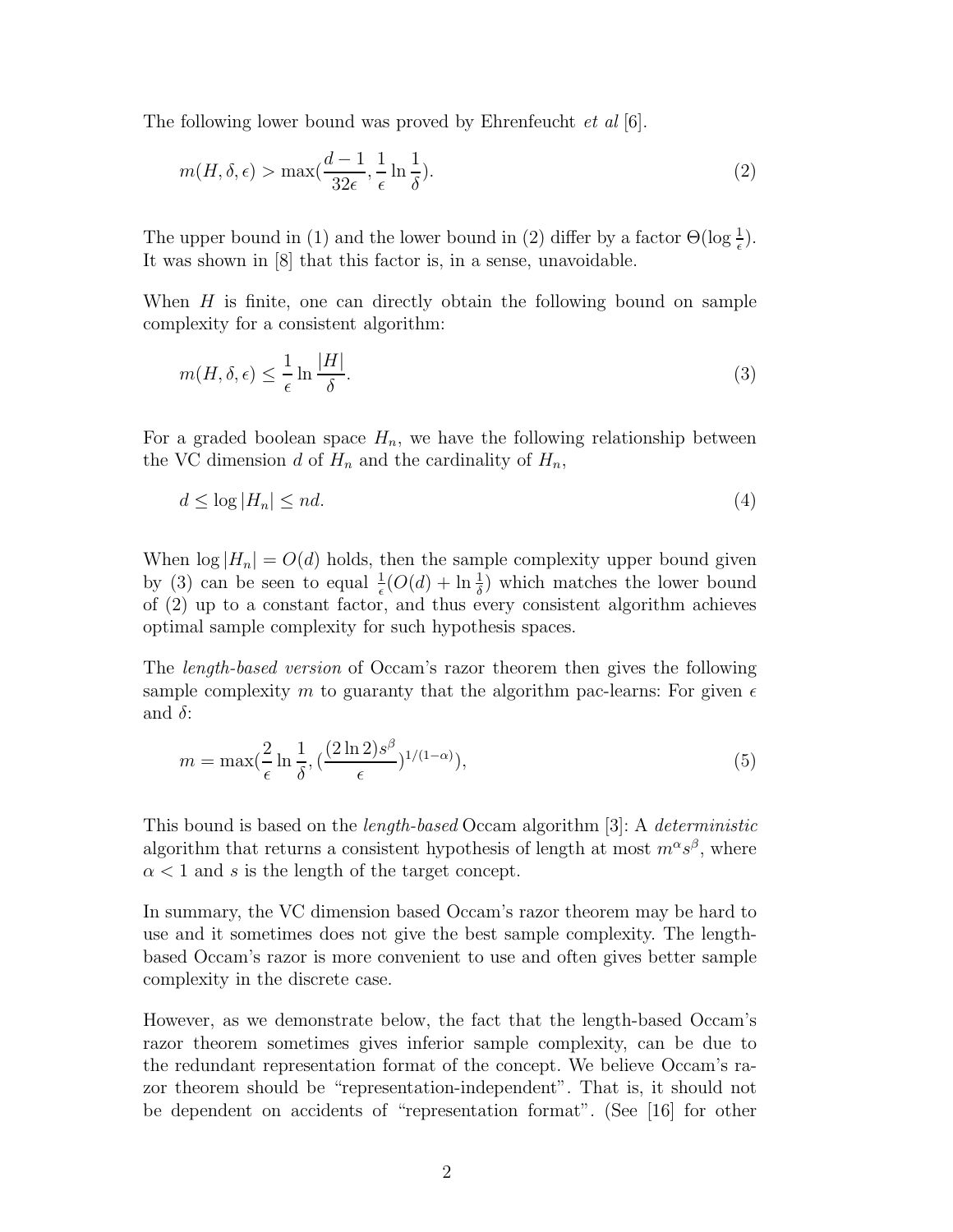representation-independence issues.) In fact, the sample complexities given in (1) and (2) are indeed representation-independent. However they are not easy to use and do not give optimal sample complexity. Here, we give a Kolmogorov complexity based Occam's razor theorem. We will demonstrate that our KC-based Occam's razor theorem is convenient to use (as convenient as the length based version), gives a better sample complexity than the length based version, and is representation-independent. In fact, the length based version can be considered as a specific computable approximation to the KC-based Occam's razor.

As one of the examples, we will demonstrate that the standard trivial learning algorithm for monomials actually often has a *better sample complexity* than the more sophisticated Haussler's greedy algorithm [7]. This is contrary to the commen, but mistaken, belief that Haussler's algorithm is better in all cases (to be sure, Haussler's method is superior for target monimials of small length). Another issue related to Occam's razor theorem is the status of the reverse assertion. Although a partial reverse of Occam's razor theorem has been proved by [5], it applied only to the case of polynomial running time and sample complexity. They also required a property of closure under exception list. This latter requirement, although quite general, excludes some reasonable concept classes. Our new formulation of Occam's razor theorem allows us to prove a more general reverse of Occam's razor theorem, allowing the arbitrary running time and weakening the requirement of exception list of [5].

1

Discussion of Result and Technique: In our approach we obtain better bounds on the sample complexity to learn the representation of a target concept in the given representation system. These bounds, however, are representation-independent and depend only on the Kolmogorov complexity of the target concept. If we don't care about the representation of the hypothesis (but that is not the case in this paper) then better "iff Occam style" characterizations of polynomial time learnability/predicatability can be given. They rely on Schapire's result that "weak learnability" equals "strong learnability" in polynomial time [13] exploited in [9]. For a recent survey of the important related "boosting" technique see [14].

The use of Kolmogorov complexity is to obtain a bound on the size of the hypotheses class for a fixed (but arbitrary) target concept. Obviously, the results described can be obtained using other proof methods—all true provable statements must be provable from the axioms of mathematics by the inference methods of mathematics. The question is whether a particular proof method facilitates and guides the proving effort. The message we want to convey is

<sup>1</sup> A preliminary version was presented at the *8th Intn'l Computing and Combinatorics Conference (COCOON)*, held in Singapore, August, 2002.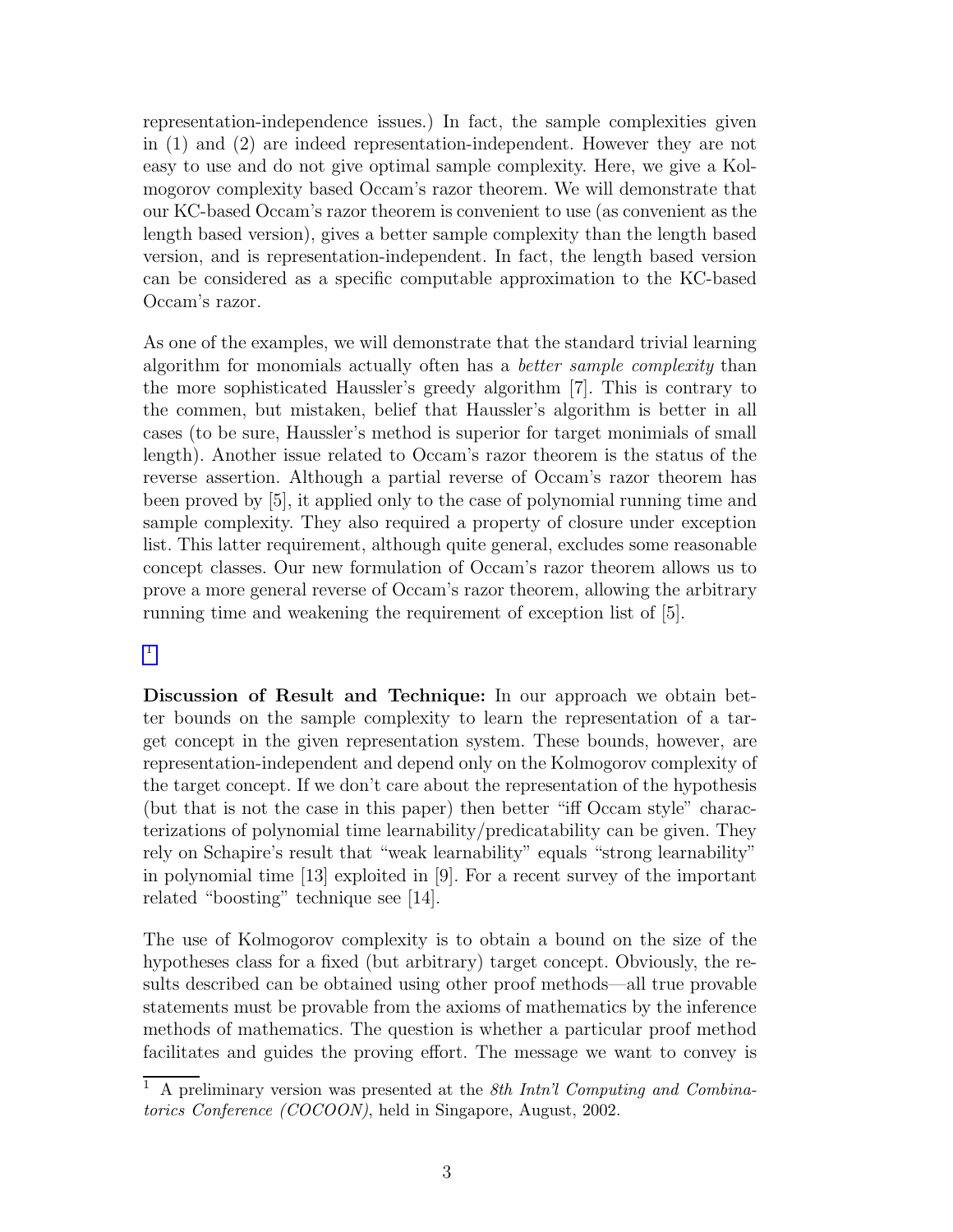that thinking in terms of coding and incompressibility suggest improvements to long-standing results. A survey of the use of the Kolmogorov complexity method in combinatorics, computational complexity, and the analysis of algorithms is [12] Chapter 6.

## 2 Occam's Razor

Let us assume the usual definitions, say Anthony and Biggs [1], and notation of [5]. For Kolmogorov complexity we assume the basics of [12].

In the following  $\Sigma$ , Γ is are finite *alphabets*: We consider only discrete learning problems in this paper. The set of finite strings over  $\Sigma$  is denoted by  $\Sigma^*$  and similarly for Γ. An element of  $\Sigma^*$  is an *example*, and a *concept* is a set of examples (a language over  $\Sigma$ ). An *representation* is an element of  $\Gamma^*$ .

**Definition 1** A representation system is a tuple  $(R, \Gamma, c, \Sigma)$ , where  $R \subset \Gamma^*$  is the set of representations, and  $c: R \to 2^{\Sigma^*}$  maps representations to concepts, the latter being languages over  $\Sigma$ .

Hence, given R the mapping c determines a *concept class*. For example, let Γ is the alphabet to express Boolean formulas,  $\Sigma = \{0, 1\}$ , and let R be the subset of disjunctive normal form  $(DNF)$  formulas. Let c map each element  $r \in R$ , say a DNF formula over *n* variables, to  $c(r) \subseteq \{0,1\}^n$  such that every example  $e \in c(r)$  viewed as truth-value assignment makes r "true". That is, if  $e = e_1 \dots e_n$  and we assign "true" or "false" to the *i*th variable in r according to whether  $e_i$  equals "0" or "1" then r becomes "true". Each concept in the thus defined concept class is the set of truth assignments that make a particular DNF formula "true".

**Definition 2** A pac-algorithm for a representation system  $\mathbf{R} = (R, \Gamma, c, \Sigma)$  is a randomized algorithm L such that, for every  $s, n \geq 1, \epsilon > 0, \delta > 0, r \in R^{\leq s}$ , and every probability distribution D on  $\Sigma^{\leq n}$ , if L is given  $s, n, \epsilon, \delta$  as input and has access to an oracle providing examples of  $c(r)$  (the concept represented by r) according to D, then L, with probability at least  $1 - \delta$ , outputs a representation  $r' \in R$  approximating the target r in the sense that  $D(c(r')\Delta c(r)) \leq \epsilon$ . Here,  $\Delta$  denotes the symmetric set difference.

The acronym "pac" coined by Dana Angluin stands for "probably approximately correct" which aptly captures the requirement the output representation must satisfy according to the definition. The question of interest in pac-learning is how many examples (and running time) a learning algorithm has to qualify as a pac-alpgorithm. The *running time* and and number of examples (sample complexity) of the pac-algorithm are expressed as functions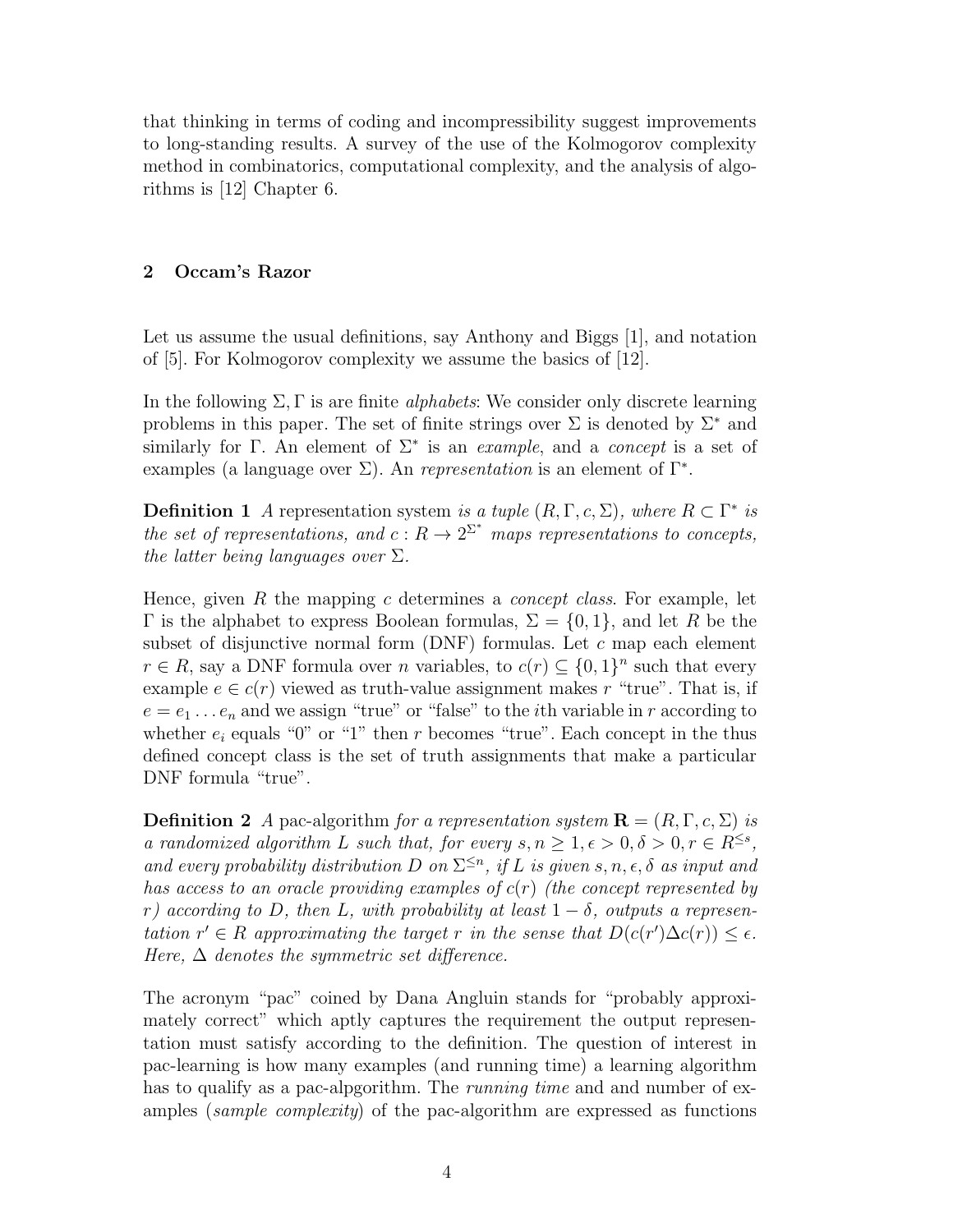$t(n, s, \epsilon, \delta)$  and  $m(n, s, \epsilon, \delta)$ . The following definition generalizes the notion of Occam algorithm in [3]:

**Definition 3** An Occam-algorithm for a representation system  $\mathbf{R} = (R, \Gamma, c, \Sigma)$ is a randomized algorithm which for every  $s, n \geq 1, \gamma > 0$ , on input of a sample consisting of m examples of a fixed target  $r \in R^{\leq s}$ , with probability at least  $1 - \gamma$  outputs a representation  $r' \in R$  consistent with the sample, such that  $K(r' | r, n, s) < m/f(m, n, s, \gamma)$ , with  $f(m, n, s, \gamma)$ , the compression achieved, being an increasing function of m.

The length-based version of (possibly randomized) Occam algorithm can be obtained by replacing  $K(r' | r, n, s)$  by  $|r|$  in this definition. The *running time* of the Occam-algorithm is expressed as a function  $t(m, n, s, \gamma)$ , where n is the maximum length of the input examples.

Remark 1 An Occam algorithm satisfying a given f, achieves a lower bound on the number m of examples required in terms of  $K(r' | r, n, s)$ , the Kolmogorov complexity of the outputted representation conditioned on the target representation, rather than the (maximal) length s of  $r$  as in the original Occam algorithm [3] and the length-based version above. This improvement enables one to use information drawn from the hidden target for reduction of the Kolmogorov complexity of the output representation, and hence further reduction of the required sample complexity.

We need to show that the main properties of an Occam algorithm are preserved under this generalization. Our first theorem is a Kolmogorov complexity based Occam's Razor. We denote the minimum m such that  $f(m, n, s, \gamma) \geq x$  by  $f^{-1}(x, n, s, \gamma)$ , where we set  $f^{-1}(x, n, s, \gamma) = \infty$  if  $f(m, n, s, \gamma) < x$  for every  $m$ .

**Theorem 1** Suppose we have an Occam-algorithm for  $\mathbf{R} = (R, \Gamma, c, \Sigma)$  with compression  $f(m, n, s, \gamma)$ . Then there is a pac-learning algorithm for **R** with sample complexity

$$
m(n, s, \epsilon, \delta) = \max \left\{ \frac{2}{\epsilon} \ln \frac{2}{\delta}, f^{-1}(\frac{2 \ln 2}{\epsilon}, n, s, \delta/2) \right\},\,
$$

and running time  $t_{pac}(n, s, \epsilon, \delta) = t_{occam}(m(n, s, \epsilon, \delta), n, s, \delta/2).$ 

**Proof.** On input of  $\epsilon$ ,  $\delta$ ,  $s$ ,  $n$ , the learning algorithm will take a sample of length  $m = m(n, s, \epsilon, \delta)$  from the oracle, then use the Occam algorithm with  $\gamma = \delta/2$  to find a hypothesis (with probability at least  $1-\delta/2$ ) consistent with the sample and with low Kolmogorov complexity. In the proof we abbreviate  $f(m, n, s, \gamma)$  to  $f(m)$  with the other parameters implicit. Learnability follows in the standard manner from bounding (by the remaining  $\delta/2$ ) the probability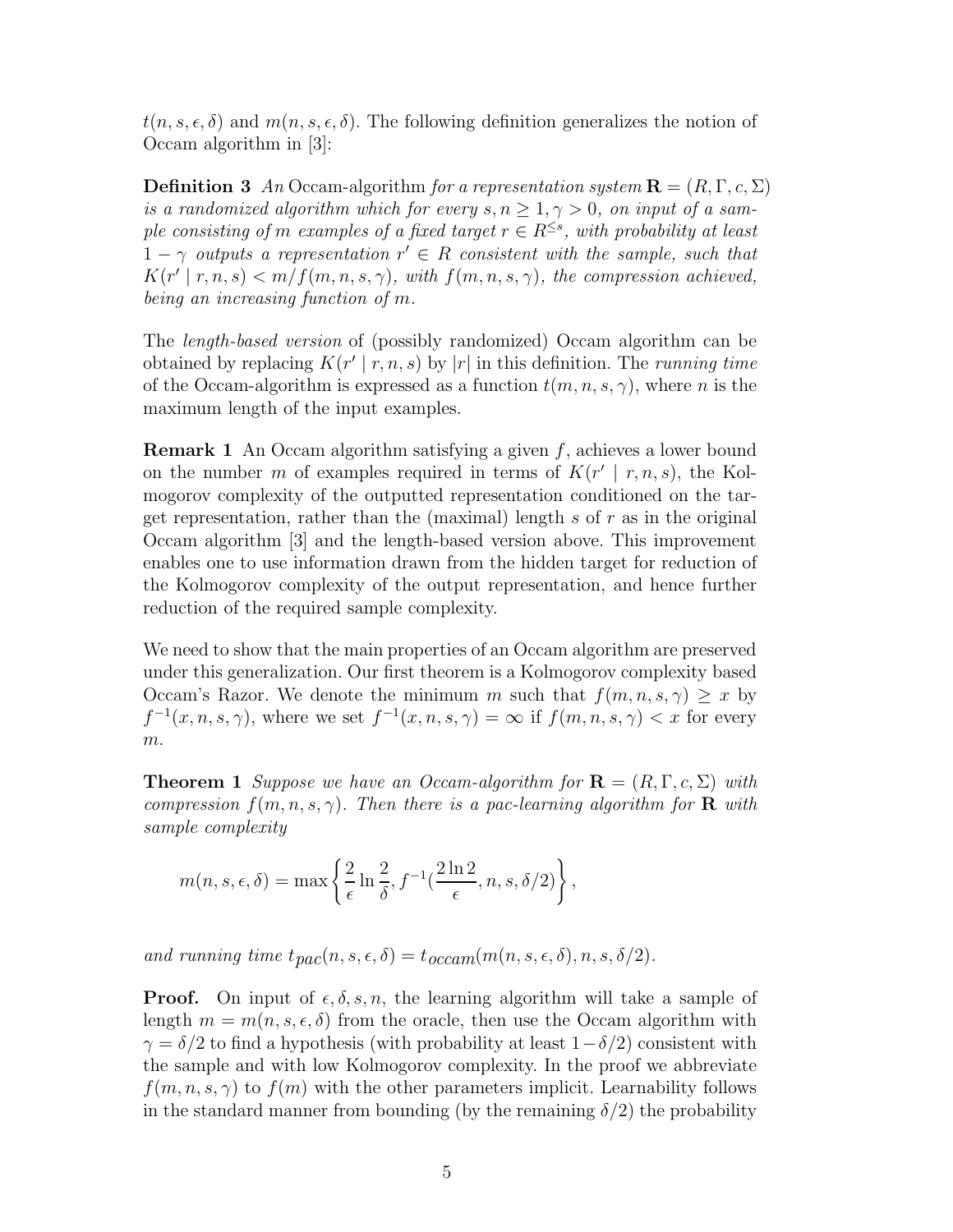that all m examples of the target concept fall outside the, probability  $\epsilon$  or greater, symmetric difference with a bad hypothesis. Let  $m = m(n, s, \epsilon, \delta)$ . Then  $m \geq f^{-1}(\frac{2\ln 2}{\epsilon})$  $\frac{\ln 2}{\epsilon}, n, s, \frac{\delta}{2}$  gives

$$
\epsilon - \frac{\ln 2}{f(m)} \geq \frac{\epsilon}{2},
$$

and therefore  $m \geq \frac{2}{\epsilon}$  $\frac{2}{\epsilon} \ln \frac{2}{\delta}$  gives

$$
m(\epsilon - \frac{\ln 2}{f(m)}) \ge \ln \frac{2}{\delta}.
$$

This implies (taking the exponent on both sides and using  $1 - \epsilon < e^{-\epsilon}$ )

$$
2^{m/f(m)}(1-\epsilon)^m \le \delta/2.
$$

The probability that some concept the Occam-algorithm can output has all m examples being bad is at most the number of concepts of complexity less than  $m/f(m)$ , times  $(1 - \epsilon)^m$ , which by the above is at most  $\delta/2$ .  $\Box$ 

Corollary 1 When the compression is of the form

$$
f(m, n, s, \gamma) = \frac{m^{1-\alpha}}{p(n, s, \gamma)},
$$

one can achieve a sample complexity of

$$
\max\left\{\frac{2}{\epsilon}\ln\frac{2}{\delta}, \left(\frac{(2\ln 2)p(n,s,\delta/2)}{\epsilon}\right)^{1/(1-\alpha)}\right\}.
$$

In the special case of total compression, where  $\alpha = 0$ , this further reduces to

$$
\frac{2}{\epsilon} \left\{ \max(\ln \frac{2}{\delta}, (\ln 2)p(n, s, \delta/2)) \right\}.
$$
 (6)

For deterministic Occam-algorithms, we can furthermore replace  $2/\delta$  and  $\delta/2$ in Theorem 1 by  $1/\delta$  and  $\delta$  respectively.

Remark 2 Essentially, our new Kolmogorov complexity condition is a computationally universal generalization of the length condition in the original Occam's razor theorem of [4]. Here, in Theorem 1, we consider the shortest description length over all effective representations, given the target representation, rather than in a specific (syntactical) representation system. This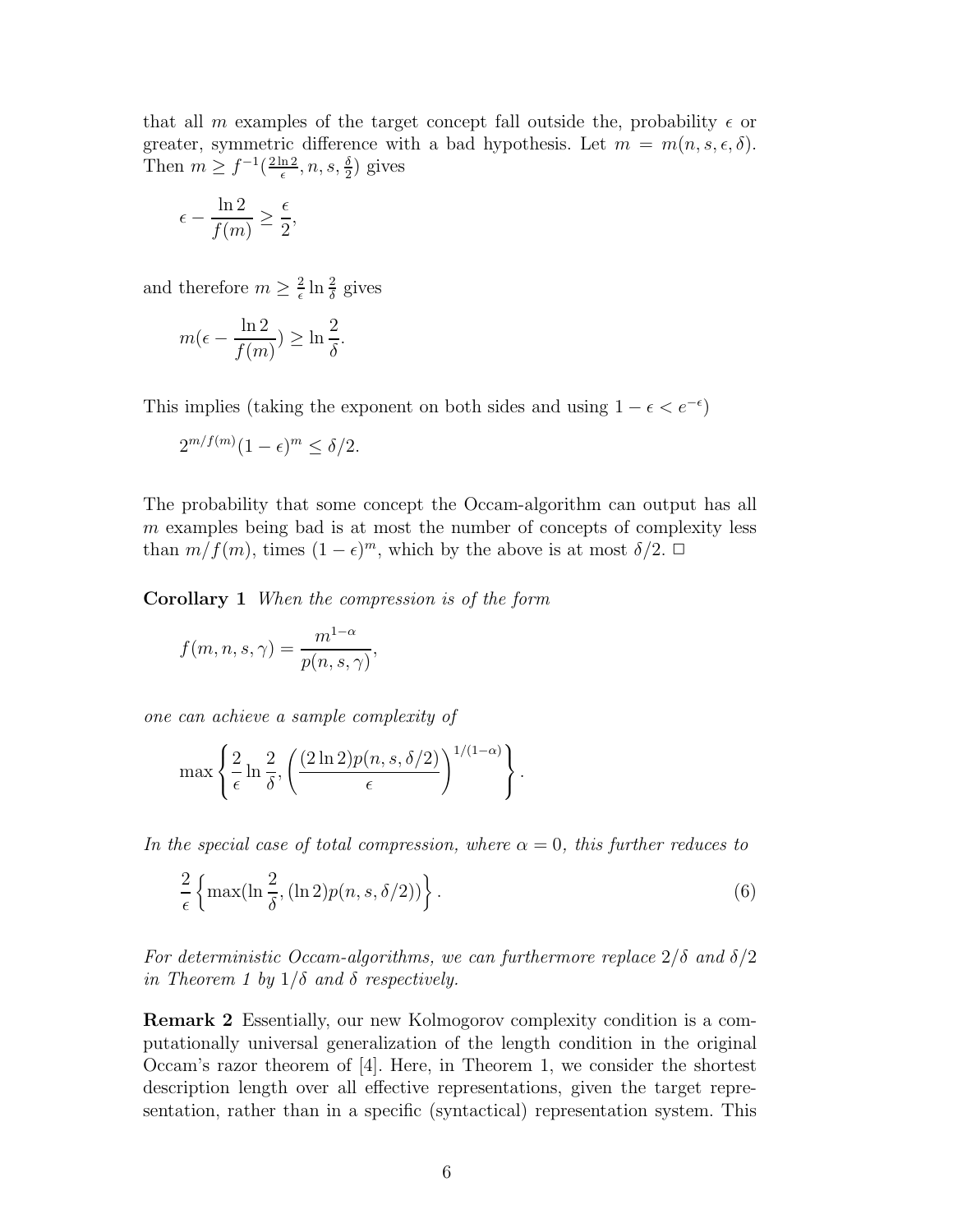allows us to bound the required sample complexity not by a function of the number of hypotheses (returned representations) of length at most the bound on the length of the target representation, but by a similar function of the number of hypotheses that have a certain Kolmogorov complexity conditioned on the target concept, see Remark 1. Nonetheless, like in the original Occam's razor Theorem of [4], we return a representation of a concept approximating the target concept in the given representation system, rather than a representation outside the system like in Boosting approaches.

Suppose we have a concept c and a mis-classified example  $x$ —an exception. Then, the symmetric difference  $c\Delta\{x\}$  classifies x correctly: if  $x \notin c$  then  $c\Delta\{x\} = c\bigcup\{x\},\$ and if  $x \in c$  then  $c\Delta\{x\} = c \setminus \{x\}.$ 

**Definition** 4 An exception handler for a representation system  $\mathbf{R} = (R, \Gamma, c, \Sigma)$ is an algorithm which on input of a representation  $r \in R$  of length s, and an  $x \in \Sigma^*$  of length n, outputs a representation  $r' \in R$  of the concept  $c(r)\Delta\{x\}$ , of length at most  $e(s, n)$ , where e is called the exception expansion function. The running time of the exception-handler is expressed as a function  $t(n, s)$  of the representation and exception lengths. If  $t(n, s)$  is polynomial in n, s, and furthermore  $e(s, n)$  is of the form  $s + p(n)$  for some polynomial p, then we say **R** is polynomially closed under exceptions.

**Theorem 2** Let L be a deterministic pac-algorithm with  $m(n, s, \frac{1}{2n}, \gamma)$  the sample size, and let E be an exception handler for a representation system **R**. Then there is an Occam algorithm for **R** that for m examples achieves compression  $f(m, n, s, \gamma) = \frac{1}{2\epsilon n}$ . Moreover,  $m \geq 2nm(n, s, \frac{1}{2n}, \gamma)$  and where  $\epsilon$ , depending on  $m, n, s, \gamma$ , is such that  $m(n, s, \epsilon, \gamma) = \epsilon m$  holds.

**Proof.** The proof is obtained in a fashion similar to [5]. Suppose we are given a sample of length m and confidence parameter  $\gamma$ . Assume without loss of generality that the sample contains  $m$  different examples. Define a uniform distribution on these examples with  $\mu(x) = 1/m$  for each x in the sample. Let  $\epsilon$  be as described. The function  $m(n, s, \epsilon, \gamma)$  decreases with increasing  $\epsilon$ , while the function  $\epsilon m$  increases with  $\epsilon$  so the two necessarily intersect, under the assumption in the theorem, for some  $\epsilon_0$ , although it may yield an  $\epsilon_0 > \frac{1}{2i}$  $\frac{1}{2n}$ giving no actual compression. For example, if  $m(n, s, \epsilon, \gamma) = (\frac{1}{\epsilon})^b$  for some constant b, then  $\epsilon_0 = m^{-1/(b+1)}$ . Apply L with  $\delta = \gamma$  and  $\epsilon = \epsilon_0$ . With probability  $1 - \gamma$ , it produces a concept which is correct with error  $\epsilon$ , giving up to  $\epsilon m$  exceptions. We can just add these one by one using the exception handler. This will expand the concept size, but not the Kolmogorov complexity. The resulting representation can be described by the  $\leq \epsilon m$  examples used plus the  $\leq \epsilon m$  exceptions found, Since L is deterministic, this uniquely determines the required consistent concept. The compression achieved is  $\frac{m}{2\epsilon m n} = \frac{1}{2\epsilon}$  $\frac{1}{2\epsilon n}$ . This is an increasing function of m, since increasing the slope of the function  $\epsilon m$ moves its intersection with the function  $m(n, s, \epsilon, \gamma)$  to the left, that is, to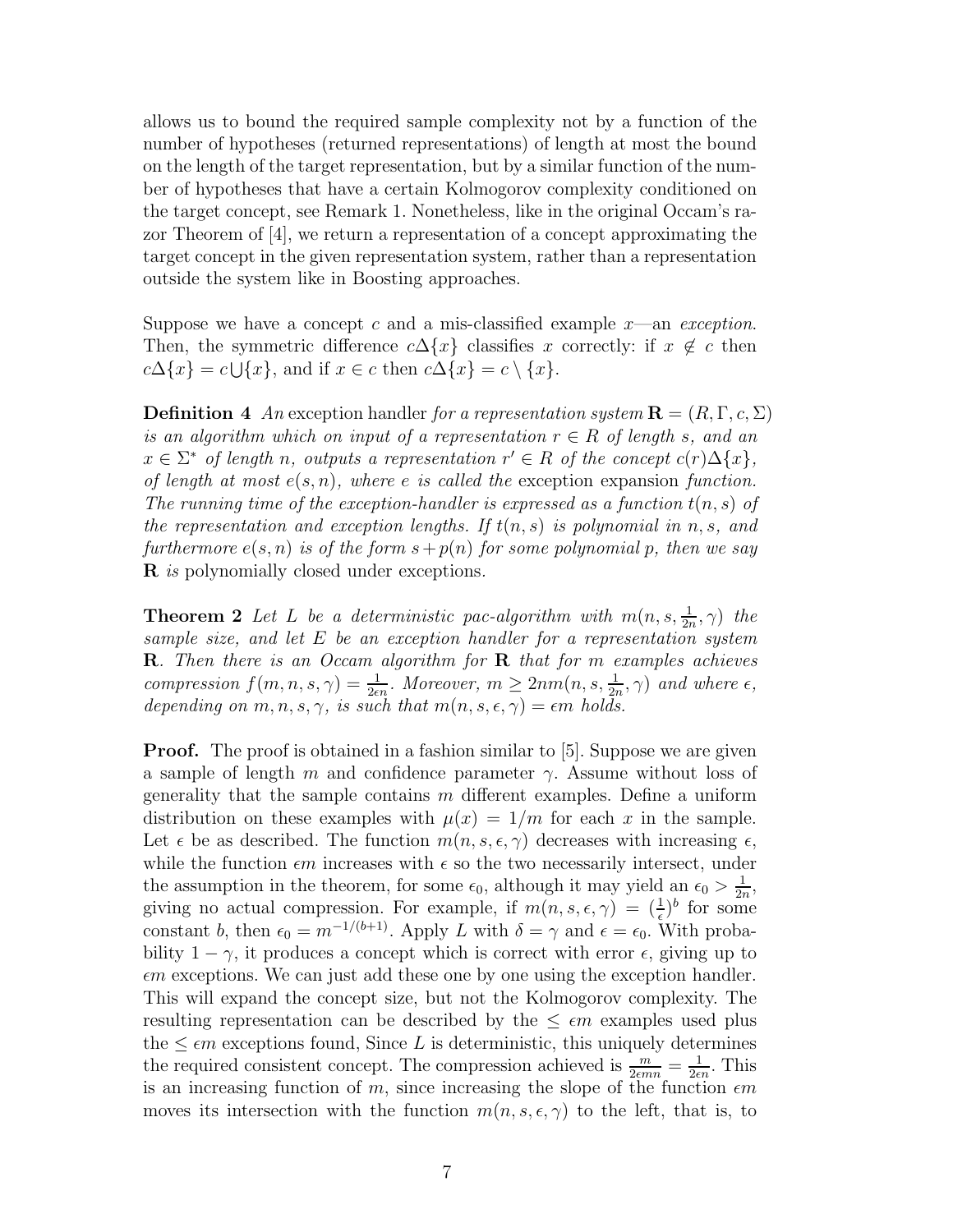smaller  $\epsilon$ .  $\Box$ 

**Definition 5** Let  $\mathbf{R} = (R, \Gamma, c, \Sigma)$  be a representation system. The concept  $MAJ(r_1, r_2, r_3)$  is the set  $\{x : x \text{ belongs to at least two out of the three concepts}$  $c(r_1), c(r_2), c(r_3)$ . A majority-of-three algorithm for **R** is an algorithm which on input of three representation  $r_1, r_2, r_3 \in R^{\leq s}$ , outputs a representation  $r' \in$ R of the concept  $MAJ(r_1, r_2, r_3)$  of length at most  $e(s)$ , where e is called the majority expansion function. The running time of the algorithm is expressed as a function  $t(s)$  of the maximum representation length. If  $t(s)$  and  $e(s)$  are polynomial in s then we say  $\bf{R}$  is polynomially closed under majority-of-three.

**Theorem 3** Let L be a deterministic pac-algorithm with sample complexity  $m(n, s, \epsilon, \delta) \in o(1/\epsilon^2)$ , and let M be a majority-of-three algorithm for the representation system  $\mathbf R$ . Then there is an Occam algorithm for  $\mathbf R$  that for m examples has compression  $f(m, n, s, \gamma) = m/3nm(n, s, \frac{1}{2\sqrt{m}}, \gamma/3)$ .

**Proof.** Let us be given a sample of length m. Take  $\delta = \gamma/3$  and  $\epsilon = \frac{1}{2\sqrt{3}}$  $\frac{1}{2\sqrt{m}}$ .

Stage 1: Define a uniform distribution on the m examples with  $\mu_1(x) = 1/m$ for each  $x$  in the sample. Apply the learning algorithm. It produces (with probability at least  $1-\gamma/3$ ) a hypothesis  $r_1$  which has error less than  $\epsilon$ , giving up to  $\epsilon m = \sqrt{m}/2$  exceptions. Denote this set of exceptions by  $E_1$ .

Stage 2: Define a new distribution  $\mu_2(x) = \epsilon$  for each  $x \in E_1$ , and  $\mu_2(x) =$  $(1 - |E_1|/2\sqrt{m})/(m - |E_1|)$  for each  $x \notin E_1$ . Apply the learning algorithm. It produces (with probability at least  $1 - \gamma/3$ ) a hypothesis  $r_2$  which is correct on all of  $E_1$  and with error less than  $\epsilon$  on the remaining examples. This gives up to  $\epsilon(m - |E_1|)/(1 - |E_1|/2\sqrt{m}) < \sqrt{m}$  exceptions. This set, denoted  $E_2$ , is disjoint from  $E_1$ .

Stage 3: Define a new distribution on the m examples with  $\mu(x) = 1/|E_1 \cup E_2|$  $E_2| > \epsilon$  for each x in  $E_1 \cup E_2$ , and  $\mu(x) = 0$  elsewhere. Apply the learning algorithm. The algorithm produces (with probability at least  $1 - \gamma/3$ ) a hypothesis  $r_3$  which is correct on all of  $E_1$  and  $E_2$ .

In total the number of examples consumed by the pac-algorithm is at most  $3m(n, s, \frac{1}{2\sqrt{m}}, \gamma/3)$ , each requiring n bits to describe. The three representations are combined into one representation by the majority-of-three algorithm M. This is necessarily correct on all of the  $m$  examples, since the three exceptionsets are all disjoint. Furthermore, it can be described in terms of the examples fed to the deterministic pac-algorithm and thus achieves compression  $f(m, n, s, \gamma) = m/3nm(n, s, \frac{1}{2\sqrt{m}}, \gamma/3)$ . This is an increasing function of m given the assumed subquadratic sample complexity.  $\Box$ 

The following corollaries use the fact that if a representation system is learn-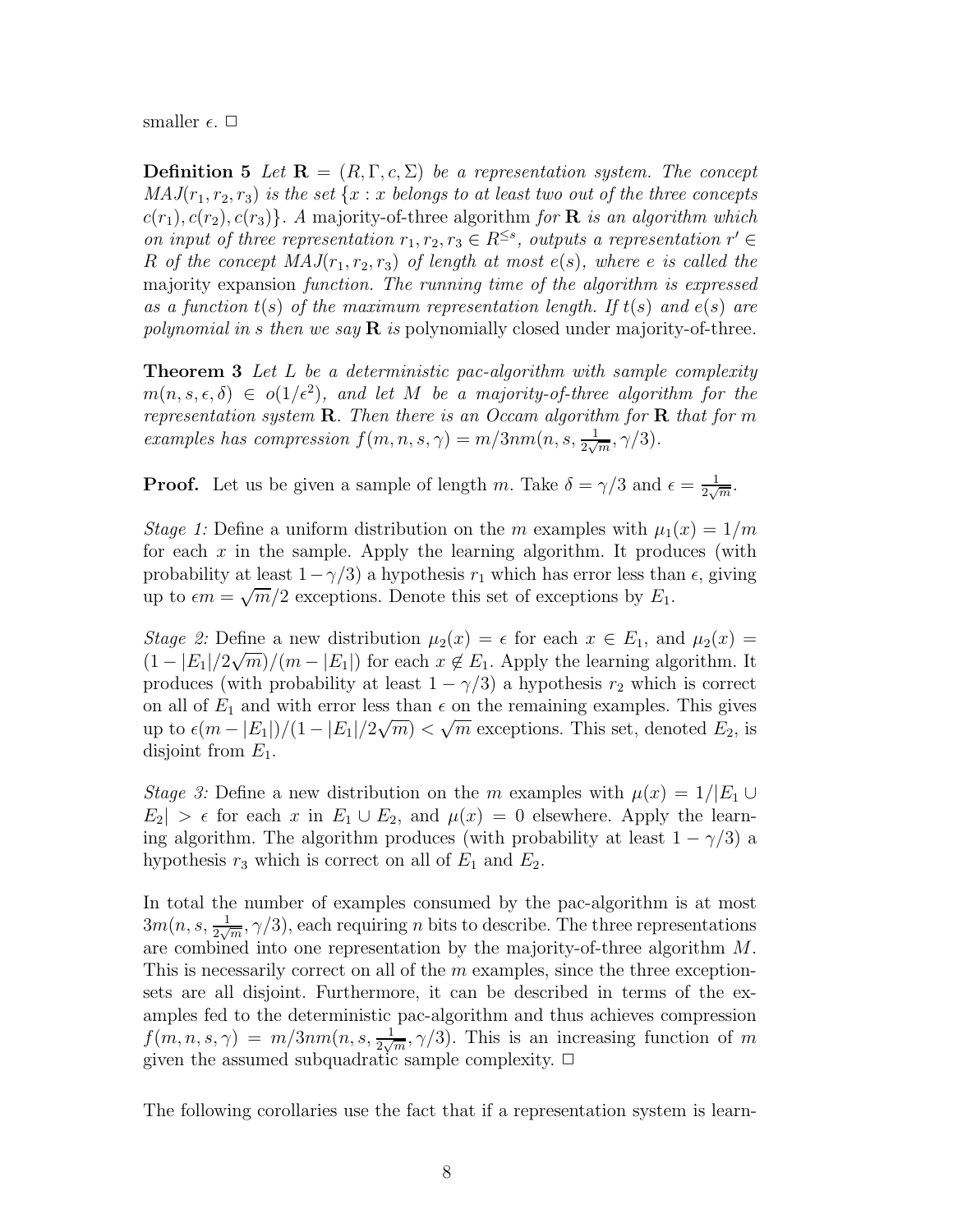able, it must have finite VC-dimension and hence, according to (1), they are learnable with sample complexity subquadratic in  $\frac{1}{\epsilon}$ .

**Corollary 2** Let a representation system  $\bf{R}$  be closed under either exceptions or majority-of-three, or both. Then  $\bf{R}$  is pac-learnable iff there is an Occam algorithm for R.

**Corollary 3** Let a representation system  $\bf{R}$  be polynomially closed under either exceptions or majority-of-three, or both. Then  $\bf R$  is deterministically polynomially pac-learnable iff there is a polynomial time Occam algorithm for  $\mathbf{R}$ .

Example. Consider threshold circuits, acyclic circuits whose nodes compute threshold functions of the form  $a_1x_1 + a_2x_2 + \cdots + a_nx_n \ge \delta$ ,  $x_i \in \{0, 1\}$ ,  $a_i, \delta \in$ N (note that no expressive power is gained by allowing rational weights and threshold). A simple way of representing circuits over the binary alphabet is to number each node and use prefix-free encodings of these numbers. For instance, encode i as  $1^{|\text{bin}(i)|}$  (bin(i), the binary representation of i preceded by its length in unary. A complete node encoding then consists of the encoded index, encoded weights, threshold, encoded degree, and encoded indices of the nodes corresponding to its inputs. A complete circuit can be encoded with a node-count followed by a sequence of node-encodings. For this representation, a majority-of-three algorithm is easily constructed that renumbers two of its three input representations, and combines the three by adding a 3-input node computing the majority function  $x_1 + x_2 + x_3 \geq 2$ . It is clear that under this representation, the system of threshold circuits are polynomially closed under majority-of-three. On the other hand they are not closed under exceptions, or under the exception lists of [5].

*Example.* Let  $h_1, h_2, h_3$  be 3 k-DNF formulas. Then  $MAJ(h_1, h_2, h_3) = (h_1 \wedge$  $(h_2) \vee (h_2 \wedge h_3) \vee (h_3 \wedge h_1)$  which can be expanded into a 2k-DNF formula. This is not good enough for Theorem 3, but it allows us to conclude that pac-learnability of k-DNF implies compression of k-DNF into 2k-DNF.

# 3 Applications

Our KC-based Occam's razor theorem might be conveniently used, providing better sample complexity than the length-based version. In addition to giving better sample complexity, our new KC-based Occam's razor theorem, Theorem 1, is easy to use, as easy as the length based version, as demonstrated by the following two examples. While it is easy to construct an artificial system with extremely bad representations such that our Theorem 1 gives *arbitrarily* better sample complexity than the length-based sample complexity given in (5), we prefer to give natural examples.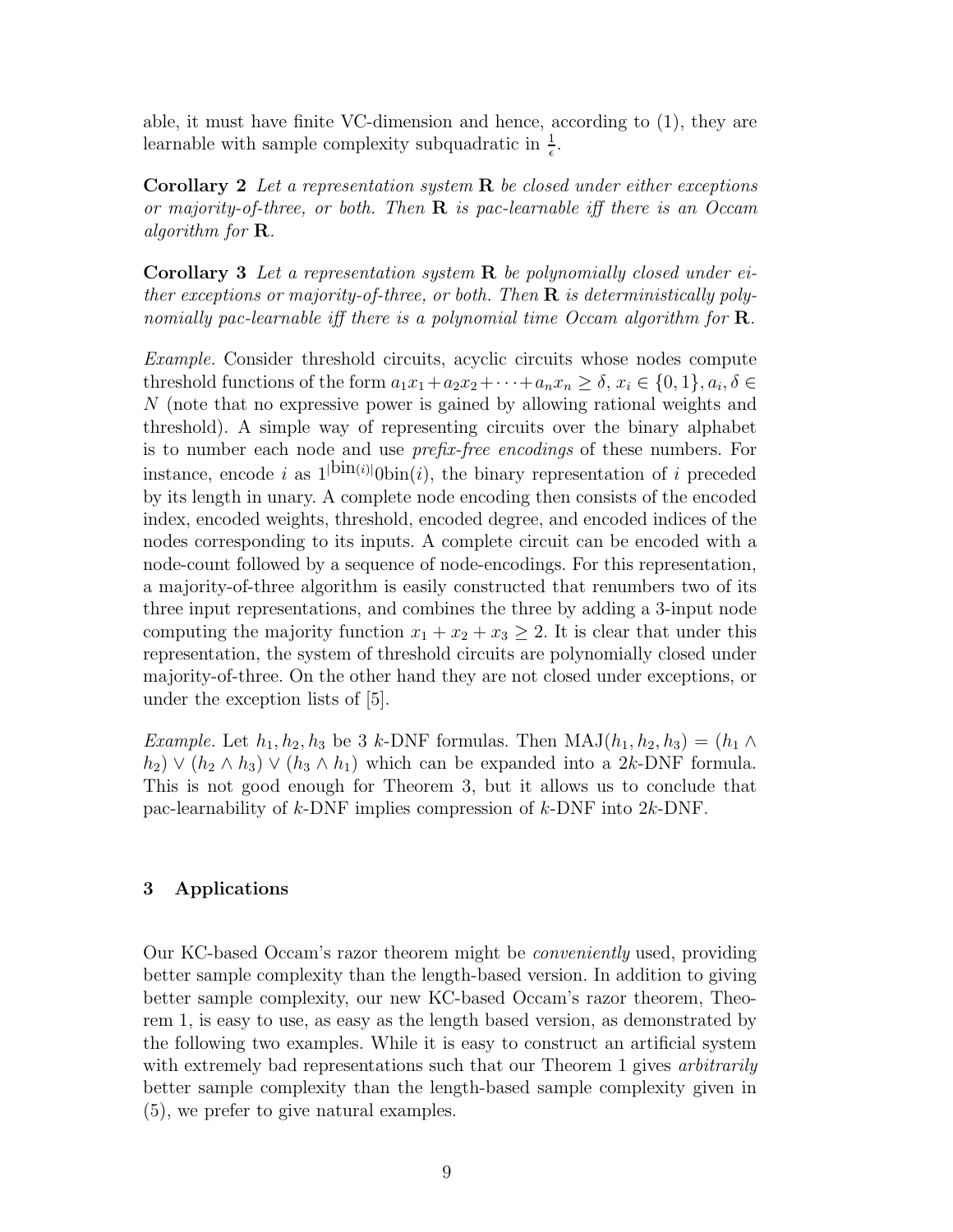#### Application 1: Learning a String.

The DNA sequencing process can be modeled as the problem of learning a super-long string in the pac model [10,11]. We are interested in learning a target string t of length s, say  $s = 3 \times 10^9$  (length of a human DNA sequence). At each step, we can obtain as an example a substring of this sequence of length  $n$ , from a random location of  $t$  (Sanger's Procedure). At the time of writing,  $n \approx 500$ , and sampling is very expensive. Formally, the concepts we are learning are sets of possible length  $n$  substrings of a superstring, and these are naturally represented by the superstrings. We assume a minimal target representation (which may not hold in practice). Suppose we obtain a sample of  $m$  substrings (all positive examples). In biological labs, a Greedy algorithm which repeatedly merges a pair of substrings with maximum overlap is routinely used. It is conjectured that Greedy produces a common superstring  $t'$  of length at most 2s, where s is the optimal length (NP-hard to find). In [2], we have shown that  $s \leq |t'| \leq 4s$ . Assume that  $|t'| \approx 2s$ . Using the length-based Occam's razor theorem, that is, Theorem 2 with  $K(r' | r, s, n)$ in Definition 3 replaced by  $|r'|$ , this length of 2s would determine the sample complexity, as in (6), with  $p(n, s, \delta/2) = 2 \cdot 2s$  (the extra factor 2 is the 2logarithm of the size of the alphabet  $\{A, C, G, T\}$ ). Is this the best we can do? It is well-known that the sampling process in DNA sequencing is a very costly and slow process. We improve the sample complexity using our KC-based Occam's razor theorem.

**Lemma 1** Let t be the target string of length s and  $t'$  be the superstring returned by Greedy of length at most 2s. Then

$$
K(t' \mid t, s, n) \le 2s(2 \log s + \log n)/n.
$$

**Proof.** We give  $t'$  a short description using some information from  $t$ . Let  $S = \{s_1, \ldots, s_m\}$  be the set of m examples (substrings of t of length n). Align these substrings with the common superstring  $t'$ , from left to right. Divide them into groups such that each group's leftmost string overlaps with every string in the group but does not overlap with the leftmost string of the previous group. Thus there are at most  $2s/n$  such groups. To specify  $t'$ , we only need to specify these  $2s/n$  groups. After we obtain the superstring for each group, we re-construct t' by optimally merging the superstrings of neighboring groups. To specify each group, we only need to specify the first and the last string of the group and how they are merged. This is because every other string in the group is a substring of the string obtained by properly merging the first and last strings. Specifying the first and the last strings requires 2 log s bits of

<sup>&</sup>lt;sup>2</sup> Although only the 4s upper bound was proved in [2], which has since been improved, it is widely believed that 2s is the true bound.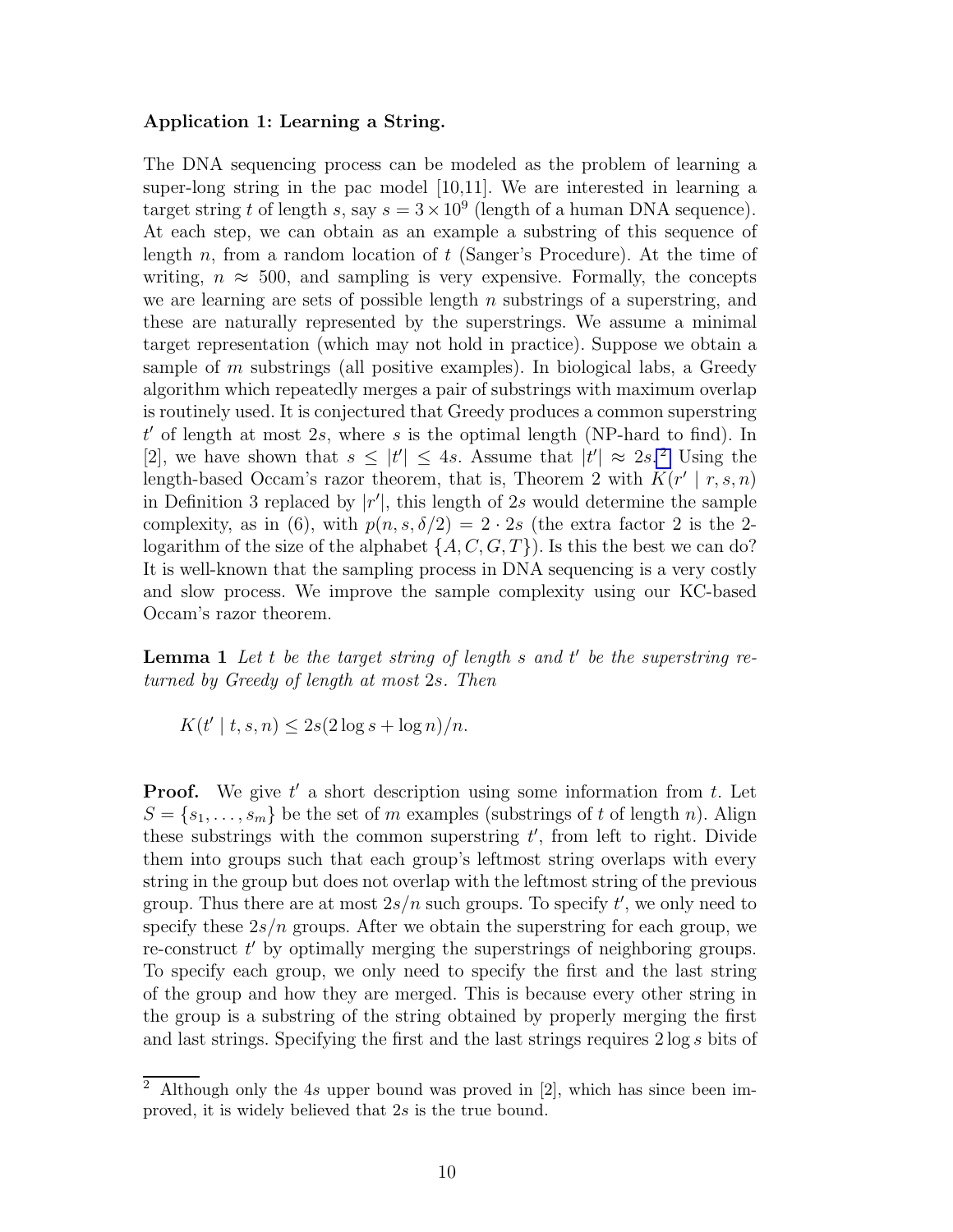information to indicate their locations in t and we need another  $\log n$  bits to indicate how they are merged. Thus  $K(t' | t, s, n) \leq 2s(2 \log s + \log n)/n$ .  $\Box$ 

This lemma shows that (6) can also be applied with  $p(n, s, \delta/2) = 2.2s(2 \log s +$  $\log n/n$ , giving a factor  $n/(2 \log s + \log n)$  improvement in sample-complexity. Note that in (mammal) genome computation practice, we have  $n = 500$  and  $s = 3 \times 10^9$ . The sample complexity using the Kolmogorov complexity-based Occam's razor is reduced over the "length based" Occam's razor by a multiplicative factor of  $n/(2 \log s + \log n) \approx \frac{500}{2 \times 31 + 9} \approx 7$ .

# Application 2: Learning a Monomial.

Consider boolean space of  $\{0,1\}^n$ . There are two well-known algorithms for learning monomials. One is the standard algorithm.

# Standard Algorithm.

- (1) Initially set the concept representation  $M := x_1 \overline{x_1} \dots x_n \overline{x_n}$  (a conjunction of all literals of n variables—which contradicts every example).
- (2) For each positive example, delete from the current M the literals that contradict the example.
- (3) Return the resulting monomial M.

Haussler [7] proposed a more sophisticated algorithm based on set-cover approximation as follows. Let  $k$  be the number of variables in the target monomial, and  $m$  be the number of examples used.

## Haussler's Algorithm.

- (1) Use only negative examples. For each literal x, define  $S_x$  to be the set of negative examples such that x falsifies these negative examples. The sets associated with the literals in the target monomial form a set cover of negative examples.
- (2) Run the approximation algorithm of set cover, this will use at most  $k \log m$  sets or, equivalently, literals in our approximating monomial.

It is commonly believed that Haussler's algorithm has better sample complexity than the standard algorithm <sup>3</sup> We demonstrate that the opposite is sometimes true (in fact for most cases), using our KC-based Occam's razor theorem, Theorem 1. Assume that our target monomial M is of length  $n-\sqrt{n}$ . Then the length-based Occam's razor theorem gives sample complexity  $n/\epsilon$ for both algorithms, by Formula 6. However,  $K(M' | M) \leq \sqrt{n} \log 3 + O(1)$ , where  $M'$  is the monomial returned by the standard algorithm. This is true

<sup>&</sup>lt;sup>3</sup> In fact, Haussler's algorithm is specifically aimed at reducing sample complexity for small target monomials, and that it does.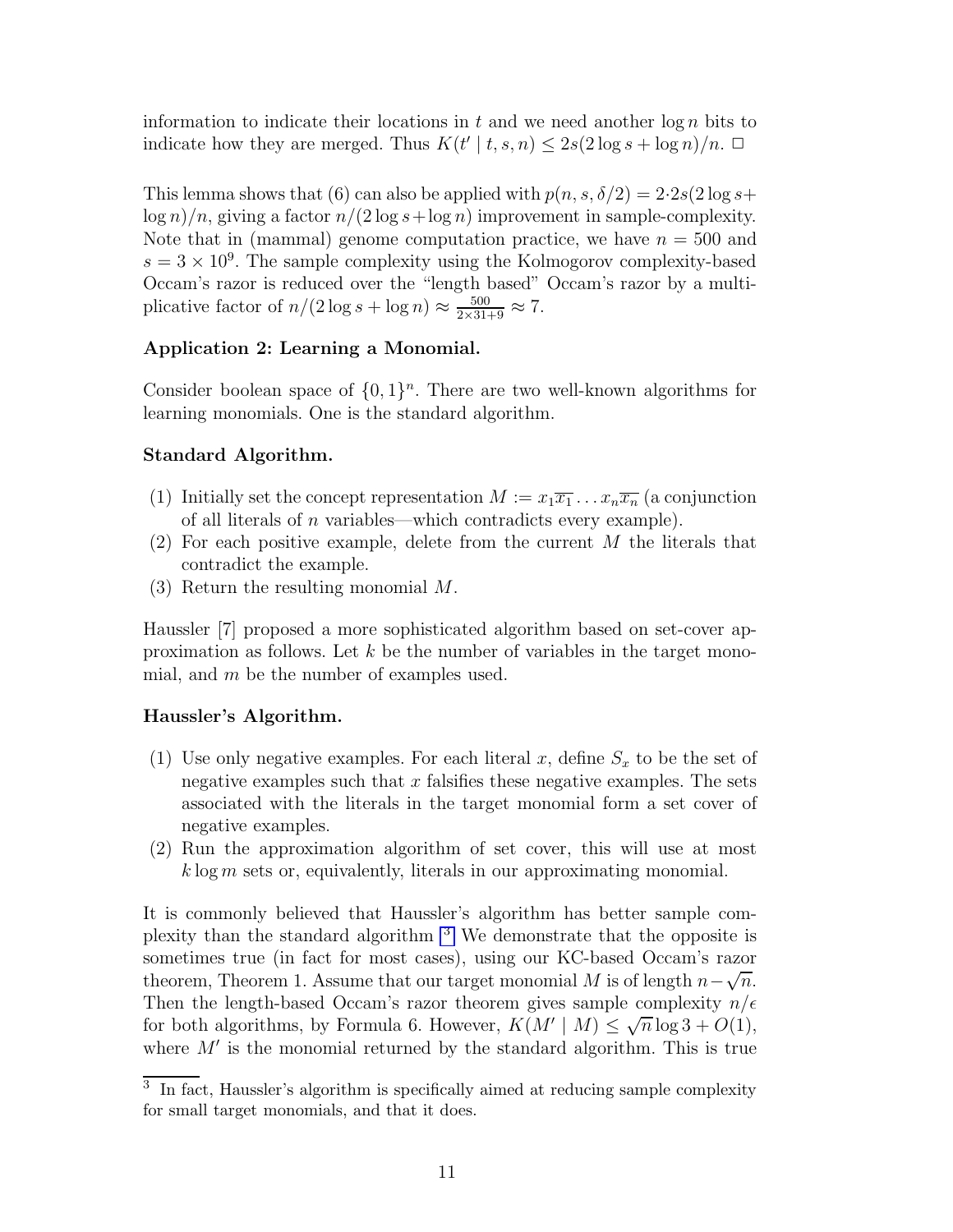since the standard algorithm always produces a monomial  $M'$  that contains all literals of the target monomial M, and we need at most  $\sqrt{n} \log 3 + O(1)$ bits to specify whether other literals are in (positive or negative) or not in  $M'$ for the variables that are in M' but not in M. Thus our  $(6)$  gives the sample complexity of  $O(\sqrt{n}/\epsilon)$ . In fact, as long as  $|M| > n/\log n$  (which is most likely to be the case if every monomial has equal probability), it makes sense to use the standard algorithm.

#### 4 Conclusions

Several new problems are suggested by this work. If we have an algorithm that, given a length-m sample of a concept in Euclidean space, produces a consistent hypothesis that can be described with only  $m^{\alpha}, \alpha < 1$  symbols (including a symbol for every real number; we're using uncountable representation alphabet), then it seems intuitively appealing that this implies some form of learning. However, as noted in [5], the standard proof of Occam's Razor does not apply, since we cannot enumerate these representations. The main open question is under what conditions (specifically on the real number computation model) such an implication would nevertheless hold.

Can we replace the exception element or majority of 3 requirement by some weaker requirement? Or can we even eliminate such closure requirement and obtain a complete reverse of Occam's razor theorem? Our current requirements do not even include things like k-DNF and some other reasonable representation systems.

## 5 Acknowledgements

We wish to thank Tao Jiang for many stimulating discussions.

#### References

- [1] M. Anthony and N. Biggs, *Computational Learning Theory*, Cambridge University Press, 1992.
- [2] A. Blum, T. Jiang, M. Li, J. Tromp, M. Yannakakis, Linear approximation of shortest common superstrings. *Journal ACM*, 41:4 (1994), 630-647.
- [3] A. Blumer and A. Ehrenfeucht and D. Haussler and M. Warmuth, Learnability and the Vapnik-Chervonenkis Dimension. *J. Assoc. Comput. Mach.*, 35(1989), 929-965.